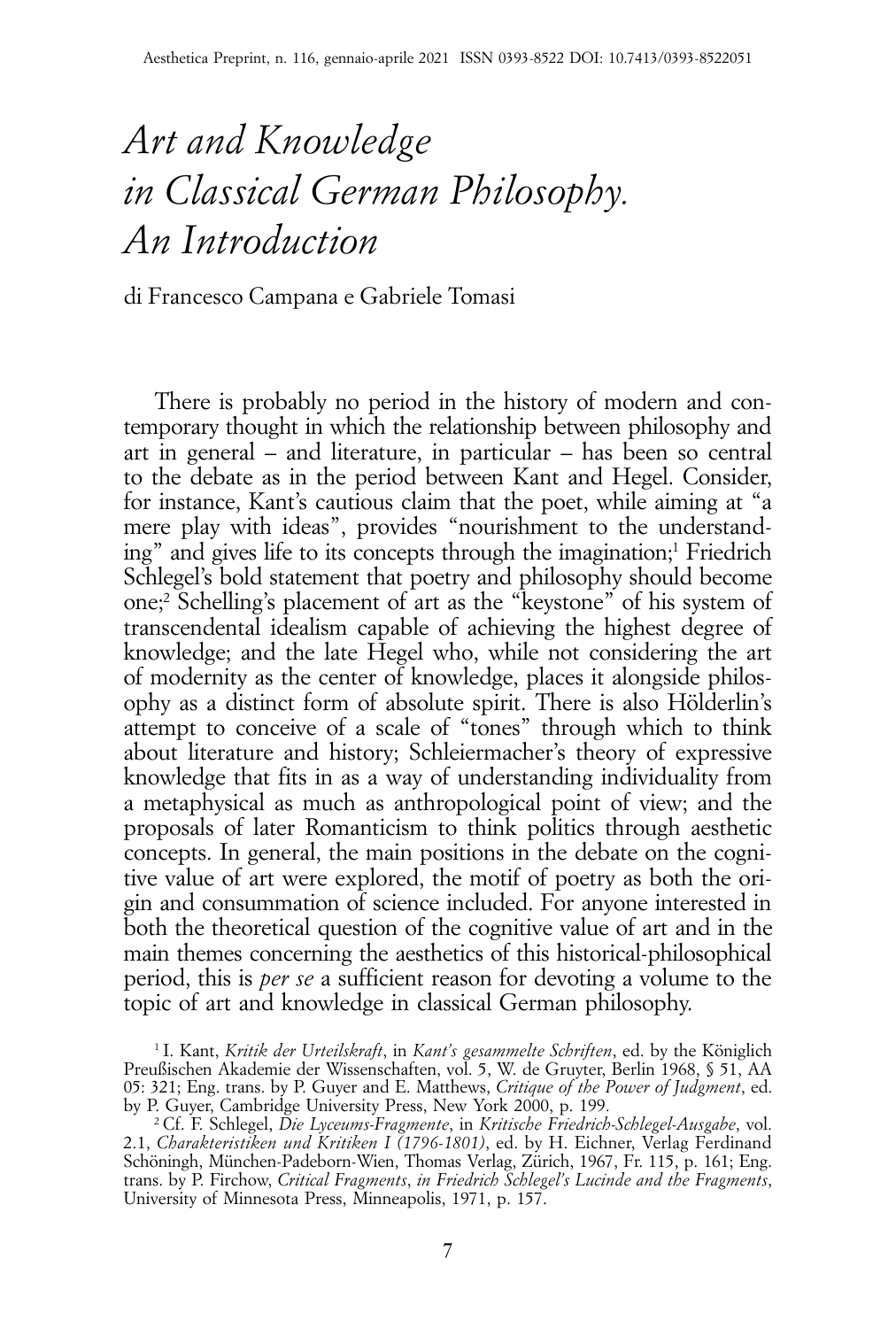The topic of "art and knowledge" can be unpacked along the lines of the following three central questions.

First is the question of the role and cognitive achievements of imagination: how can the creative role of art and imagination be compatible with the claim that art reveals truth? According to Kant, works of art give the imagination "an impetus to think",<sup>3</sup> they occasion processes of thought, but these do not result in determinate knowledge. On the other hand, for example, in his *Fichte-Studien* Novalis, somehow echoing Fichte, claims that the productive imagination "is the source, the mother of all reality, [is] reality itself".4 What, then, is the role of imagination in making sense of the world? Does the artistic use of imagination emphasize a function that it (already) sustains in constructing and conferring meaning to ordinary experience?

Second is the question of whether a feeling could constitute an experience in which the world reveals itself to us. This question intertwines with that of the meaning of beauty. Regarding it, Kant's stance is intriguing: while he denies cognitive content to feeling and therefore to the experience of beauty, he hints at the "cipher by means of which nature figuratively speaks to us in its beautiful forms".<sup>5</sup> Theoretically charged is also Hölderlin's conception, according to which what is present as beauty is that being in virtue of which we are, think and act. Can beauty or the feeling that constitutes or reveals it offer any kind of access to this being? As for (primordial) feeling as a candidate for subjective access to the absolute, Novalis' view is highly interesting. Though he glosses feeling as "not-knowledge", it is doubtful that he attributes it a theoretical role as an immediate non-cognitive access to the absolute. According to Novalis, as a passive state, feeling is brought into being by the absolute. However, more than a mode of access, he considers it an orientation toward the absolute, which at the same time expresses a limitation: the denial that a finite being has access to the infinite. Significantly, the limits or borders of feeling are, for Novalis, the limits or borders of philosophy itself. If feeling has a power of revelation, it is a negative one, as a feeling of lack. But how does this surface to consciousness, if not through some kind of conceptualization?

Third is the issue of the possible extension of the idea of "truth"

<sup>3</sup> Kant, *Kritik der Urteilskraft*, cit., AA 05: 315; Eng. trans., p. 193.

<sup>4</sup> Novalis, *Philosophische Studien der Jahre 1795-96 (Fichte-Studien)*, in Novalis, *Schriften*, vol. 2, *Das philosophische Werk I*, ed. by R. Samuel with H.-J. Mähl and G. Schulz, Wissenschaftliche Buchgesellschaft, Darmstadt 1981, p. 266; Eng. trans. by J. Kneller, *Fichte Studies*, Cambridge University Press, Cambridge 2003, p. 165.

<sup>5</sup> Kant, *Kritik der Urteilskraft*, cit., § 42; AA 05: 301; Eng. trans., p. 180.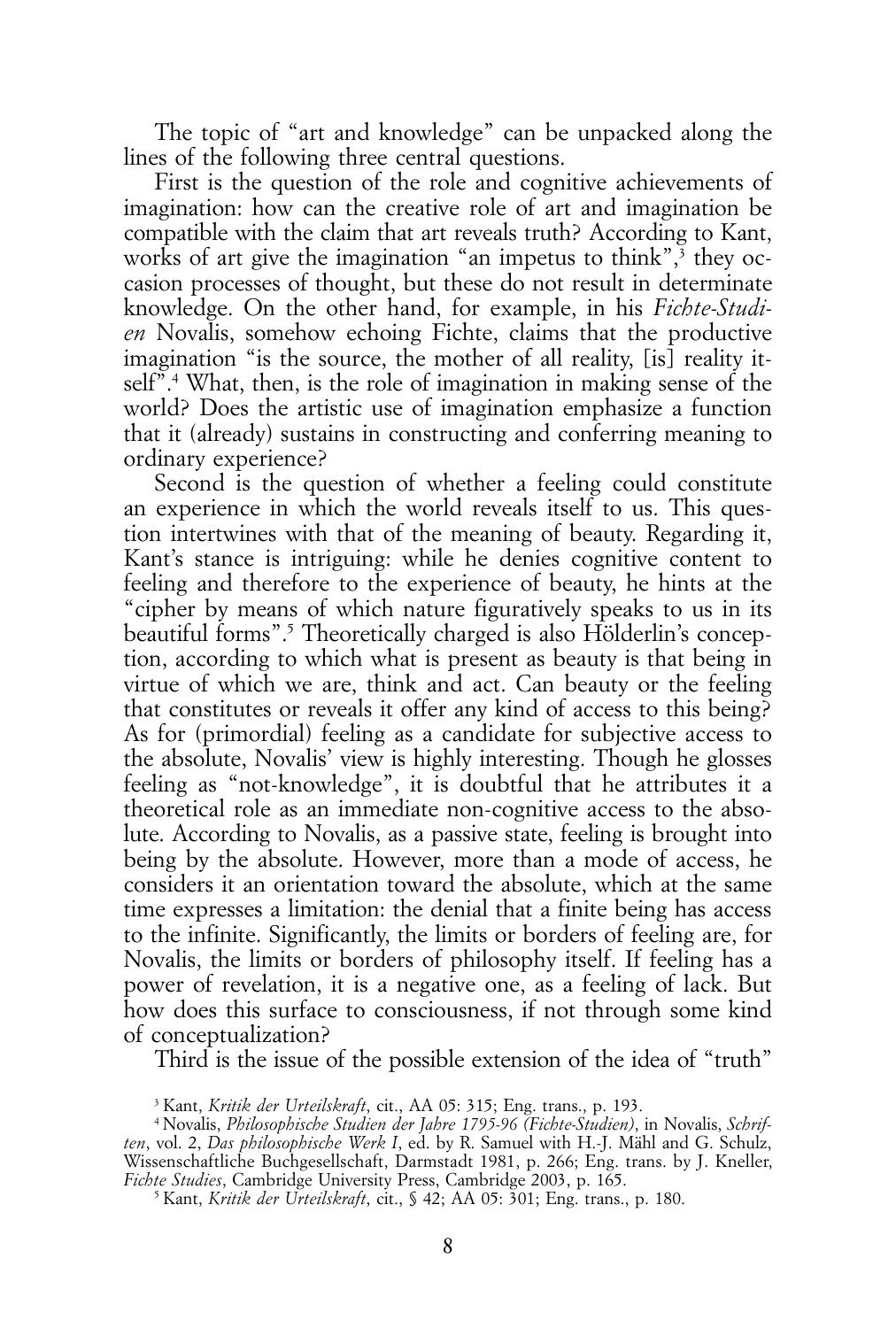beyond propositional knowledge. Alternatively, if one wants to give up the vocabulary of truth, the question becomes whether the sphere of cognition should be defined solely by truth or whether rational discourse is confined to the propositionally "sayable".

On these questions, we find an array of conceptions in classical German philosophy that extend from a reception of epistemological concepts in the artistic domain to a fracture between art and knowledge, passing through a view of complementarity between poetry and science, which emphasizes poetry's priority over propositional knowledge and its role as the cognitive fulfillment of such knowledge.<sup>6</sup>

This makes the conceptions of these philosophers and/or poets not only historically interesting, but also relevant to the contemporary debate on aesthetic cognitivism. Only contemporary philosophy of art has responded with such a variety of insights to the question of the relationship between art and knowledge, $\bar{z}$  and it is essential to show how most of the proposals in vogue today have their origins, or at least already considerable articulation, in these decades.

We hope this will emerge from the essays collected in this volume, which offer a series of perspectives on aspects of these complex issues.

What emerges in this series of contributions is a composite picture of the period, both in terms of the views concerning the specific topic of the relationship between art and knowledge, and in terms of the general philosophical perspectives taken by classical German philosophy. As we see in these essays, reasoning on the relationship between art and knowledge has implications that extend beyond the aesthetic realm, involving areas such as epistemology, the philosophy of history, the philosophy of nature, and political philosophy.

The first two essays of the volume look at Kant, who initiates this historical-philosophical period. *Kant and the cognitive value of poetry* by Gabriele Tomasi shows that we can attribute to Kant a moderate aesthetic cognitivism on the basis of the *experience* triggered by artworks, even though he seems to draw a clear dis-

<sup>6</sup> We owe this formulation to B. Bowman, 'On the Defense of Literary Value: From Early German Romanticism to Analytic Philosophy of Literature', in D. Nassar (ed.), *The Relevance of Romanticism. Essays on German Romantic Philosophy*, Oxford University Press, New York 2014, pp. 151-155.

<sup>7</sup> For some particularly representative recent studies, see, among others, J. Gibson, W. Huemer and L. Pocci (eds.), *A Sense of the World. Essays on fiction, narrative, and knowledge*, Routledge, New York 2007; J. Mikkonen, *The cognitive value of philosophical fiction*, Bloomsbury, London *et al.* 2014; G. Currie, *Imagining and Knowing. The Shape of Fiction*, Oxford University Press, Oxford 2020.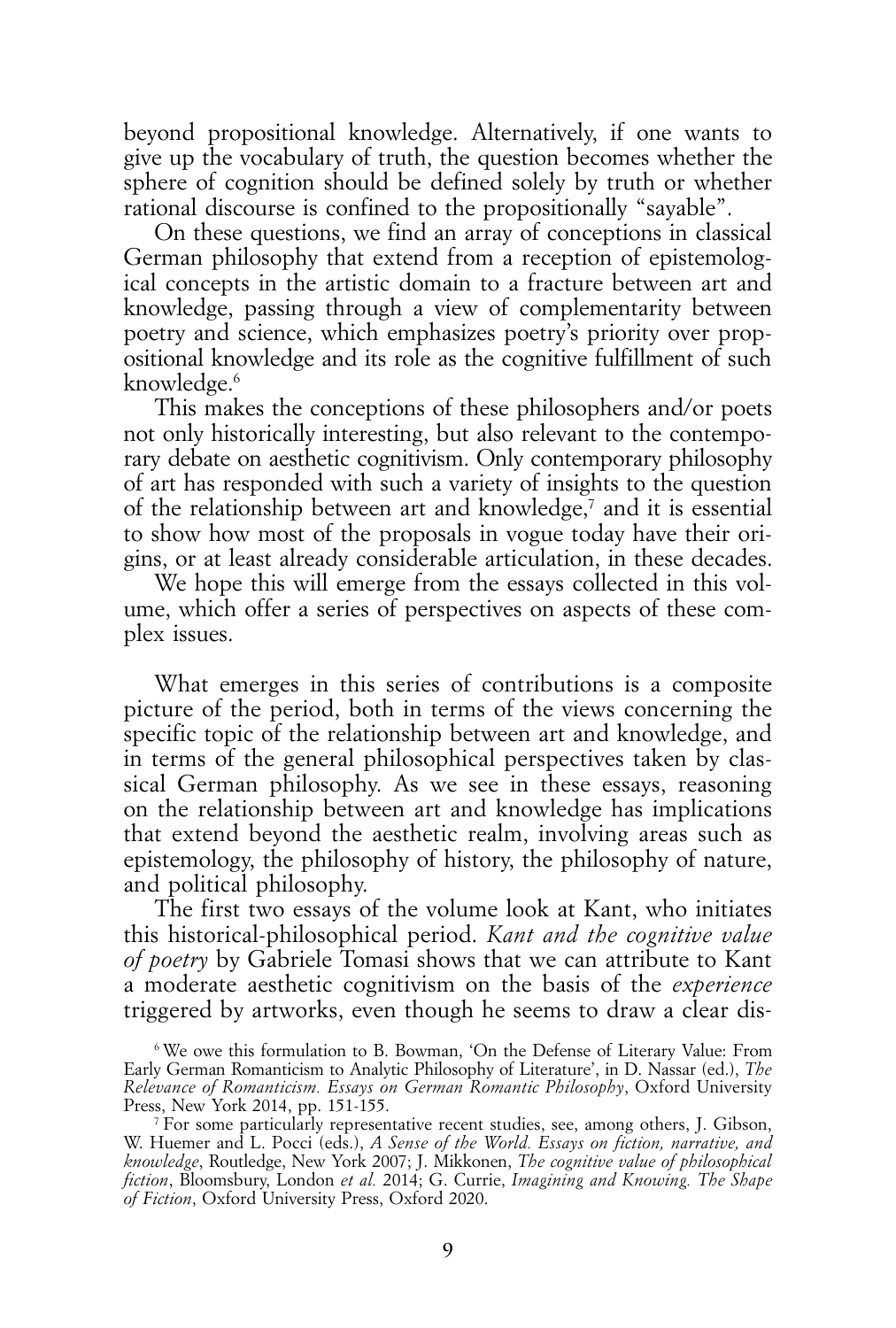tinction between aesthetic value and other kinds of value, such as cognitive and moral value. There is no doubt that, according to Kant, artists aim to create beautiful representations of things and that the audience seeks a distinctive kind of pleasure from artworks. However, artists achieve this aim only if their works embody those representations of the imagination that he calls aesthetic ideas. Assuming that the audience's expectations when approaching an artwork are not cognitive, it therefore seems that the appreciation of form cannot be isolated from significance, that is, expression. The author points out that this suggests that works of art may also have cognitive value and that this value contributes to their overall artistic value. More precisely, his claim is that in (good) artworks, both aesthetic and cognitive value interact, since both depend on aesthetic ideas, that is, representations of the imagination that, according to Kant, are embodied and expressed by them.

Andy Hamilton, in his contribution *Kant's Concept of Genius: A Defense, Against Romanticism and Scepticism*, traces different approaches to the concept of genius. The author situates Kant's view as a halfway position between the Romantic view on genius and the skeptical approach to it. The Romantic position identifies genius as something innate and divine while the skeptical position (e.g., Nietzsche and his postmodern successors) devalues genius as inauthentic, reducing it to the result of hard work. Kant, by contrast, combines innate and acquired dimensions of genius. Kant's conception of genius helps resolve one of the biggest issues in his aesthetics, namely, the tense relationship between aesthetic judgment as an appreciation of purpose without a purpose and the recognition that the artwork is created with a purpose. Kant sees in the personality of genius a talent that is original in the moment that she gives the rule to what she does; at the same time, genius is exemplary, that is, goes on to be imitated by the school it produces and eventually inspires subsequent artists to create their own exemplary artworks. Genius is an innate talent that is mediated and disciplined by taste, unlike what the *Sturm und Drang* movement thought. Hamilton discusses the Kantian standpoint, dwelling on the question of genius in science and arguing that the concept does not itself have ethnocentric, patriarchal, elitist, or mystifying implications. He identifies in Kant's proposal the conception most capable of bringing together talent, ability and exemplarity in a holistic explanation that is still valid today.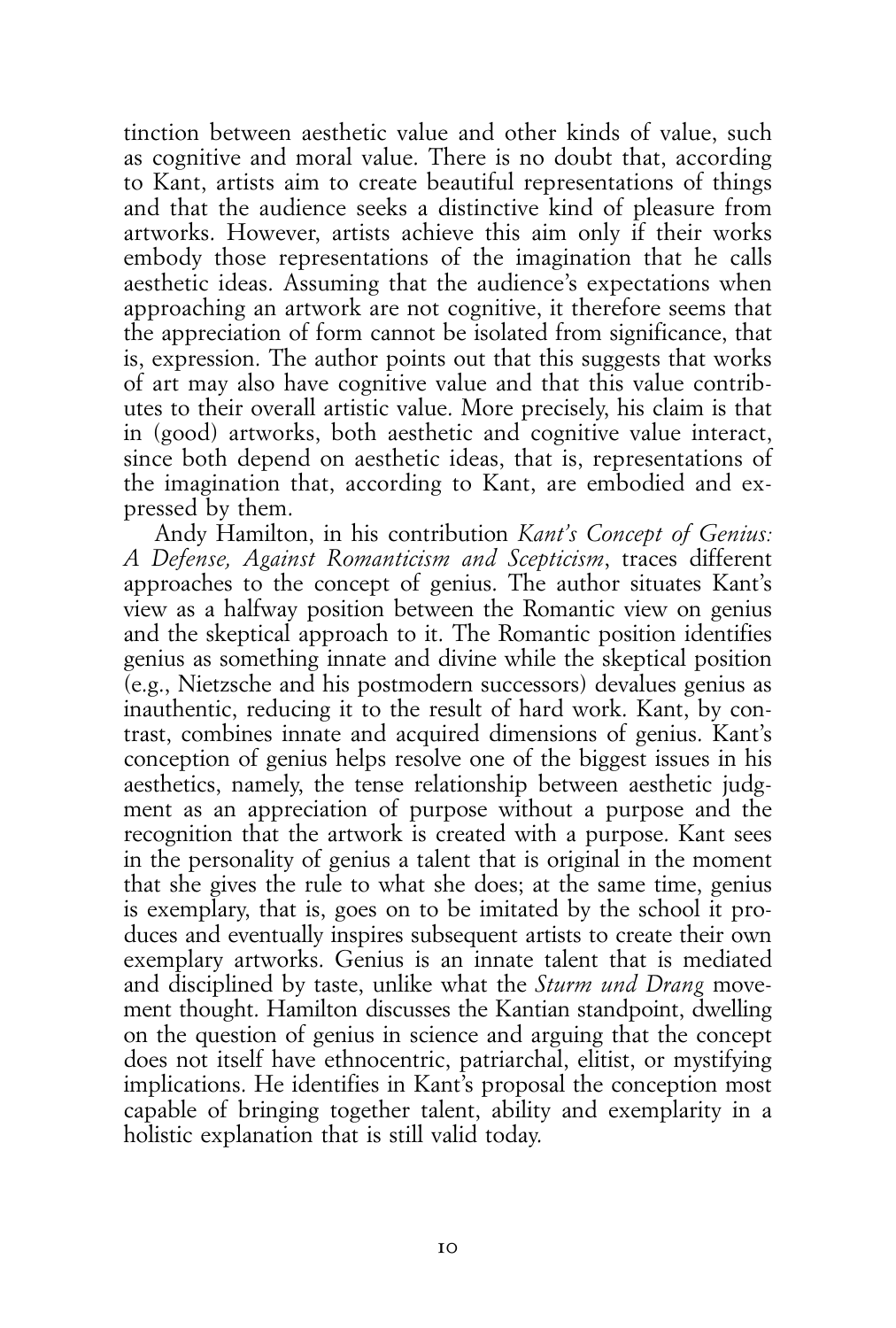Continuing the series of thinkers of the period, Elisa Ronzheimer, in her *Hölderlin as Reader of Poetry: Notes on the "Wechsel der Töne"*, proposes an accurate analysis of Hölderlin's enigmatic text. Rather than follow the standard interpretation of the poem as an example of how Hölderlin conceives poetic production, the author proposes to see in the text an expression of his own practice of reading literature. More than a closed and positive system, and characterized by attention to moments of transition, Hölderlin's sketches represent a way of thinking about a literature – modern but also ancient – constituted by the hybridization of genres. The author dwells on the genesis and various versions of the text, analyzes the polysemy that characterized the term "tone" in the context of the time, and emphasizes Hölderlin's experience as a translator in its constitution. Conceiving the *Variation of Tones* as a reading practice that perceives the literary text as a processual unfolding in time, Ronzheimer discusses the positions of critical literature (first of all that of Peter Szondi), shows how Hölderlin's text contains both an essentialist and relational conception of literature and literary genres, and describes it as a proto-structuralist example that presents, at the same time, a real philosophy of history.

Johannes Korngiebel's *Zwischen Systemanspruch und Systemkritik. Friedrich Schlegels 'Offenes System im Werden'* explores the issue of the system in Schlegel's thought. In the critical literature, the prevailing view has been that Schlegel was not a systematic thinker and that he fundamentally rejected the system as a possible form of philosophy. Only recently has it emerged that this view does not fully correspond to Schlegel's self-understanding. For him, the rigid aspects of the system are to be questioned, but this does not invalidate the systematic claim of his thought in general. This contribution deepens both Schlegel's critique of rigid philosophical systems and his own claim to a system, showing how he comes, unlike Fichte and Spinoza, to develop the idea of a connection between system and the absence of system. Moreover, the contribution illustrates how Schlegel, in his *Lectures on Transcendental Philosophy* of 1800-01, for the first time develops the concept of a system in progress, open to development, incomplete, and consequently relative. Such a system can encompass a plurality of historical systems, which can only be adequately represented by the relationship between philosophy and poetry. This type of system connects the attempt to achieve a systematic configuration and a critique of a fixed concept of system.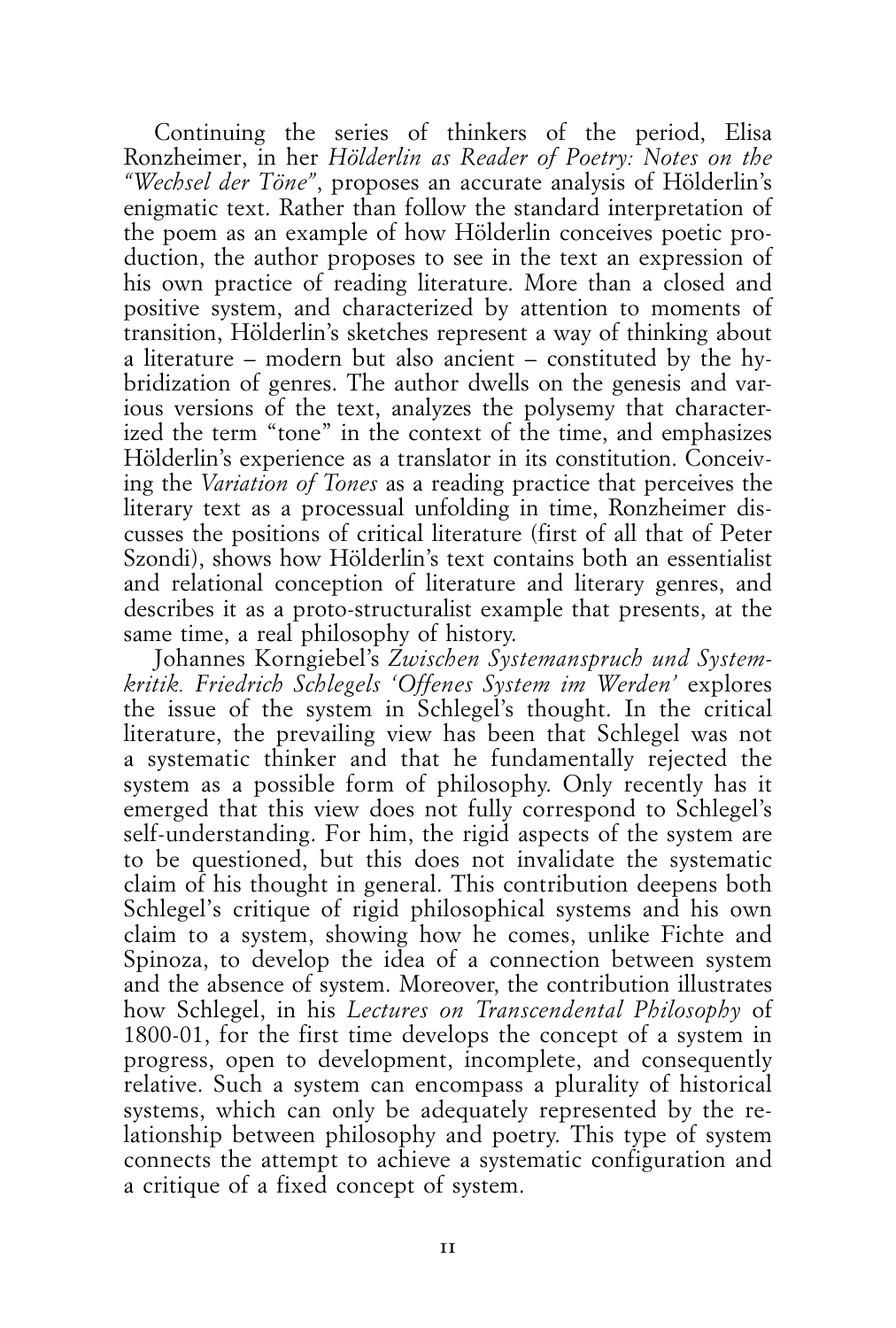Paul Hamilton addresses the relationship between aesthetics and political philosophy in his *The Romantic development of classical German philosophy: from post-Kantianism to Giorgio Agamben and Jacques Rancière*. He analyzes the possibility of conceiving a new politics through Agamben's and Rancière's discussion of post-Kantian aesthetics, with particular reference to Romanticism. Unlike Lyotard, who developed the Kantian idea of the "sublime", and through a critique of Schmitt's interpretation of Romanticism, they focus on the idea of aesthetic difference. The author analyzes the views of Agamben and Rancière as part of the tradition that stems from Kantian aesthetics to its political development in Romanticism and that finds in Benjamin and Adorno two of its greatest interpreters. Following this tradition, they translate aesthetic conceptions into political ways of thinking. The concepts of "dissensus" and "bare life" are presented as central categories that, coming in the first instance from the aesthetic sphere, facilitate a sort of suspension of law and model a new kind of political community.

*Anthropoaesthetics of Expression. Art and Knowledge in Friedrich Schleiermacher* by Gregorio Tenti deals with the relationship between art and knowledge in Schleiermacher's philosophy of individuality. The concept of expression is central in all his work and is elaborated in an original way, starting from Spinoza and differing from his contemporaries. On the basis of this concept, a type of expressive knowledge is developed that is proper to art and religion. The author considers this to be a knowledge whose content evokes an irreducibly singular way of communicating that is capable, at the same time, of universality. Addressing Schleiermacher's thought both from an ontological-metaphysical perspective and an aesthetic-anthropological perspective, the author shows how Schleiermacher's epistemology of individuality, his aesthetics of expression and his anthropology are intertwined. In this context, the concept of *Trieb* (impulse) is fundamental as a bridge between different dimensions, because it abolishes a clear distinction between reason and sensitivity and encourages a virtuous relationship between ideality and reality.

The topic of tragedy is at the heart of Giovanna Pinna's *Who's afraid of Seneca? Conflict and pathos in the romantic-idealistic theory of tragedy*. The author analyzes the choice, both theoretical and canonical, made by the thinkers of German aesthetics around 1800, to exclude a tragic representation of Senecan matrix and to privilege what, for them, is the "Attic" concept of tragedy. If the former, followed by a tradition culminating in French Classicism and in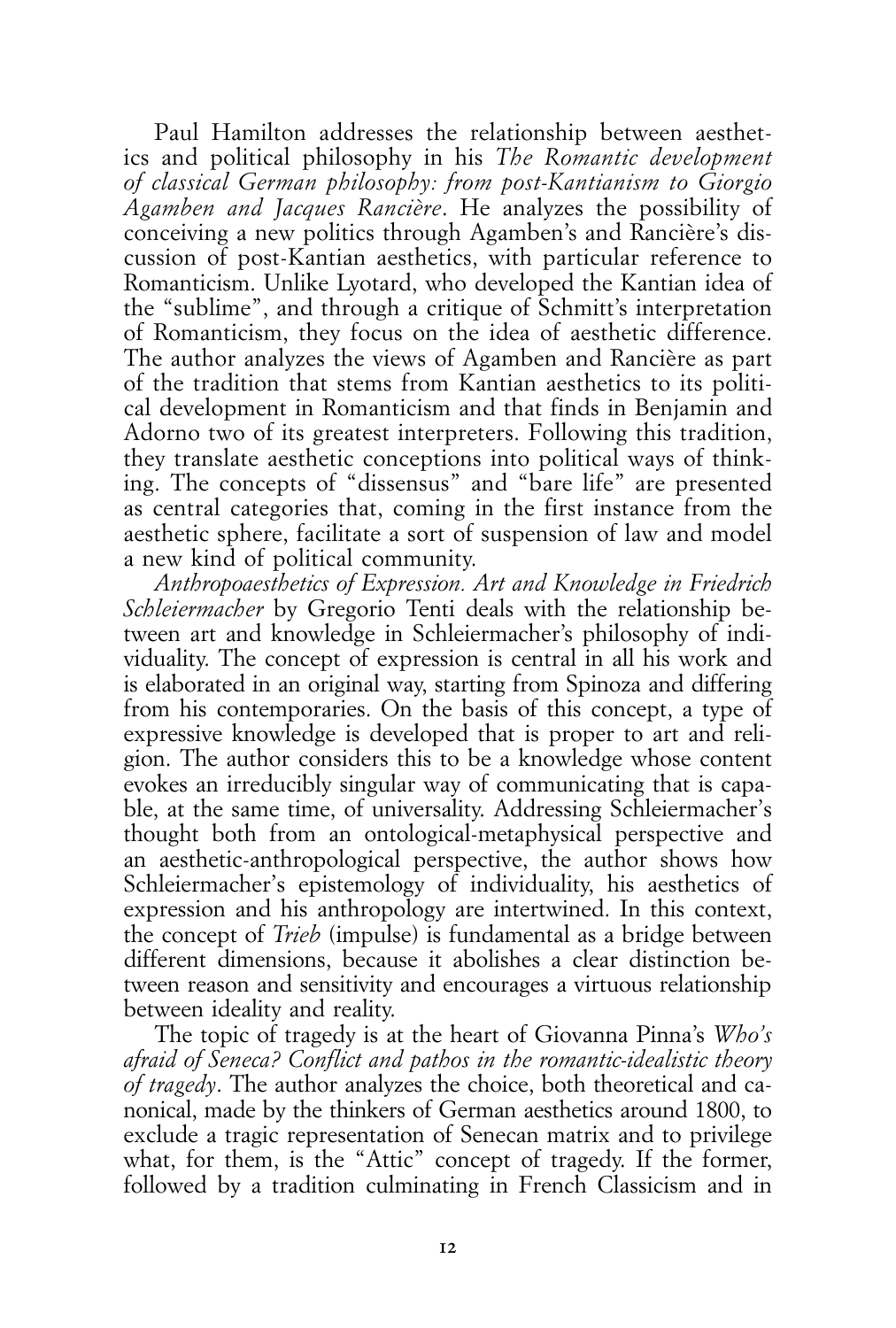authors such as Corneille and Racine, consists of a theater that sees the essence of tragedy in the mere exposure of suffering and conflict among the passions of individuals, the latter sees in tragedy the expression of an ethical or metaphysical conflict. For authors such as the Schlegel brothers, Schelling, Solger or Hegel, tragedy focuses on the dialectical struggle between opposing principles and not on the suffering caused by misfortune or the destructive emotional states of the characters. In antiquity, the tragic clash consists between pathos forms, i.e., individualities who recognize themselves in ethical-metaphysical principles, while in modernity the clash is internal to the characters. In addition to the exclusion of Seneca and the tradition that follows from him, this has also led to the devaluation of Euripides compared to Aeschylus and Sophocles. This conception of tragedy shows how between the eighteenth and nineteenth centuries a completely new aesthetics of tragedy developed, which philosophically rethought the theory and canon of the literary genre in question.

Pirmin Stekeler-Weithofer in his *The absolute perspective of the personal subject. Hegel vs. Plato on social philosophy, art, and religion* addresses the question of the constitution of an individual as a member of humankind and shows how the Hegelian position is relevant to articulating its structure, even from a contemporary point of view. The opposition of "methodical individualism" in the social sciences to Hegelian "holism", which sees in his thought a form of illiberal collectivism, does not consider how he elaborates the absolute status of the individual subject. The author makes it clear how Hegel's position on religion and art as early versions of our insights into the overall condition of human wisdom must be brought into focus again. The author discusses Hegel's reading of Plato's pedagogical politics. He argues that while, on the one hand, Hegel defends the Greek thinker's view on the relationship between personality and community, he points out – more clearly than Popper does – how, on the other hand, in the Greek world there was no real understanding of personal subjectivity as the foundation of human freedom and dignity. It is not a question of the superior existence of conceptual forms over empirical appearances, but of the fundamental facts of subjectivity, perspective, and temporal actuality in our relations with the world. Hegel identified not in the Greek world, but in Christian religion and medieval art, how the highest dignity of the human being and the absoluteness of subjectivity are produced by orientations to wisdom and subjected to perspective changes of objective reality.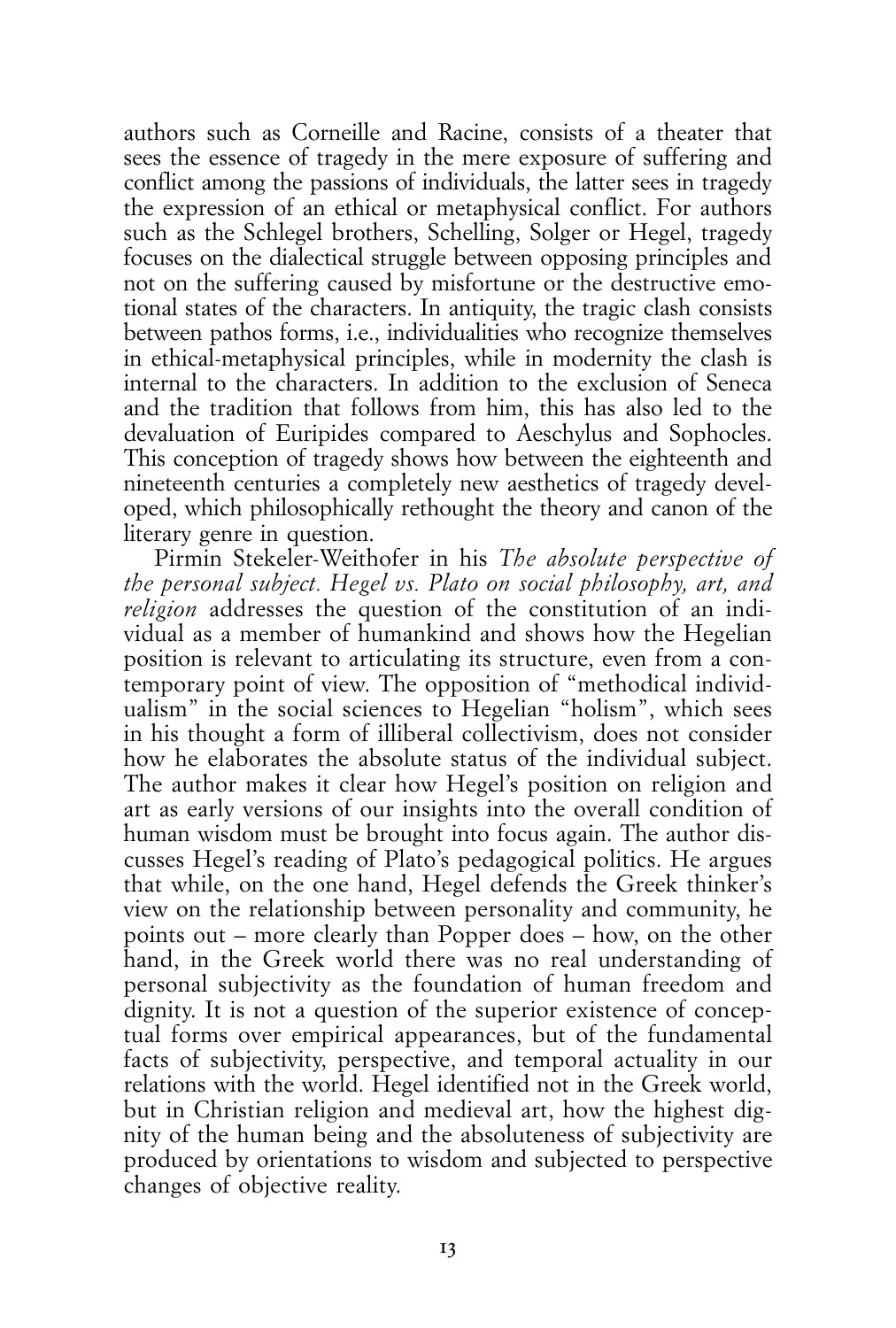Luca Illetterati's contribution, *Art is (not) knowledge. A question of Hegelian terminology*, offers some precious terminological and theoretical clarifications. He moves from a discussion of Albert Hofstadter's seminal paper on the cognitive value of art within Hegel's philosophy. While Hofstadter aimed at explaining in what sense we should understand the Hegelian idea that art is a deeper form of knowledge than the sciences, Illetterati shows that the question becomes clearer if we take into account the specific terminology that Hegel uses, and in particular the fundamental distinction between the German terms "*kennen*" and "*wissen"*. In the English language, these terms tend to be conflated in the concept of "*knowledge*" in general, which blurs their conceptual distinction. Illetterati shows that if one thinks of knowledge as *Kenntnis* or the knowledge of objects, art is not knowledge; but if one thinks instead of knowledge as *Wissen*, or the fundamental experiences through which spirit knows itself by recognizing itself in the other, then one must say that art is knowledge.

In the contribution *From Poetry to Music. The Paradigms of Art in German Aesthetics of the 19th Century* Francesco Campana deals with the transition from an aesthetics where poetry is at the apex of the system of the particular arts, as in the thoughts of Hegel, Solger, Schelling, to a vision where music is the central art, as in the views of Schopenhauer, Nietzsche and Wagner. After considering the issue of the system of the particular arts as a philosophical problem and analyzing the theoretical positions in question, the author identifies the rationality proper to the two paradigms that emerge, the literary one and the musical one, investigating the aesthetic, philosophical, and socio-historical reasons behind this shift. The basic hypothesis is that the shift from an aesthetics with 'literary traction' to one with 'musical traction' is a first moment, a premise, of that conflagration of artistic genres that took place in the twentieth century mainly by Avant-garde and Neo-avant-garde movements and that is part of the epochal fracture in art history that has been interpreted as the 'end of art' in the contemporary world.

With this series of essays, we hope to offer a composite picture of the relationship between art and knowledge that can serve as a useful contribution not only to debates within classical German philosophy but to contemporary problems as well.8

<sup>&</sup>lt;sup>8</sup> The authors of this text thank Anna Katsman for language editing.